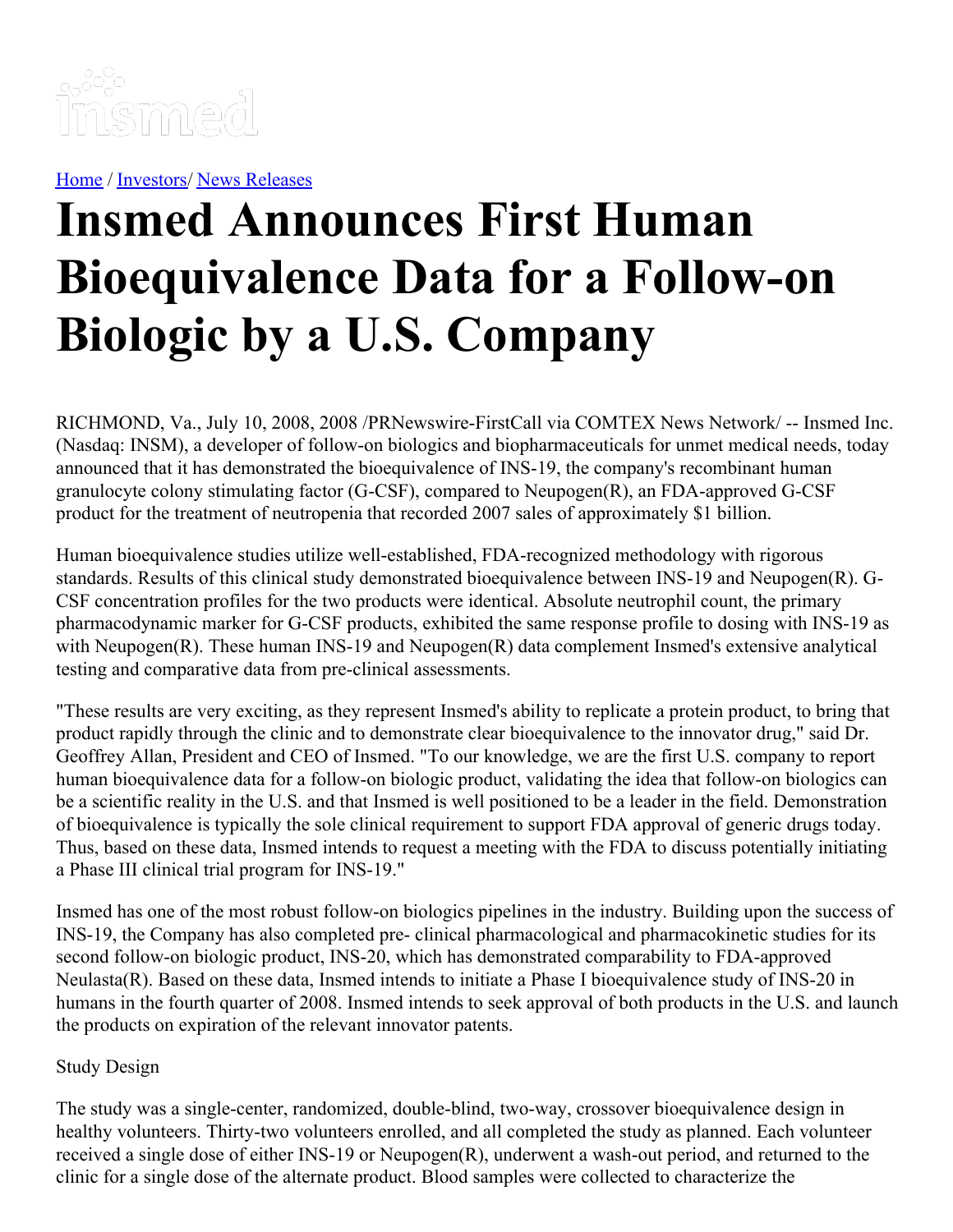pharmacokinetic and pharmacodynamic responses to each dose administration. Point estimates and 90% confidence intervals (CI) for the mean ratios of the products' maximum G-CSF concentrations (Cmaxs) and areas under the G-CSF concentration curves (AUCs) were calculated, and bioequivalence was assessed.

## Study Results

Results of this clinical study demonstrated bioequivalence between INS-19 and Neupogen(R). G-CSF concentration profiles for the two products were identical. The Cmaxs following INS-19 and Neupogen(R) administration were 44.7 +/- 2.1 and 45.5 +/- 1.9 ng/mL, respectively (mean +/- standard error). The AUCs for INS-19 and Neupogen(R) were  $341 +$ -16 and  $343 +$ -14 ng/mL\*hr, respectively. In comparing INS-19 to Neupogen(R), the CI for the ratio of Cmaxs was 92-103% and the CI for the ratio of AUCs was 94-103%. These data demonstrate that the pharmacokinetic behaviour of the products was statistically indistinguishable. Absolute neutrophil count, the primary pharmacodynamic marker for G-CSF products, exhibited the same response profile to dosing with INS-19 as with Neupogen(R).

# About Insmed

Insmed Inc. is a biopharmaceutical company with unique protein process development and manufacturing experience and a proprietary protein platform aimed at niche markets with unmet medical needs. For more information, please visit [www.insmed.com](http://www.insmed.com/).

## The Follow-on Biologics Market

According to published reports, an estimated \$10 billion worth of biologic drugs are expected to come off patent by 2010, with an additional \$10 billion by 2015. Follow-on biologics would provide safe and effective therapies at a reduced cost following the expiration of the original product's patent. A recent econometric study by economist Dr. Robert J. Shapiro, former Under Secretary of Commerce in the Clinton Administration, found that "...generic versions of the top 12 categories of biologic treatments with patent protections that have expired or that are due to expire in the near future could save Americans \$67 billion to \$108 billion over 10 years and \$236 billion to \$378 billion over 20 years."

# About INS-19

Recombinant human G-CSF is a synthetic version of a human G-CSF that is produced in bacteria. G-CSF mimics the biological effects of naturally occurring G-CSF and is used to treat certain medical conditions where a person's neutrophils are too low (neutropenia), such as in cancer patients who are receiving certain chemotherapeutic regimens, patients receiving bone marrow transplants, or in patients who have chronically low neutrophils for other reasons. Pre-clinical studies demonstrate that INS-19 and FDA-approved Neupogen(R) are comparable in both their pharmacological and toxicological profile. Detailed analytical characterisation also demonstrates that the products have a high degree of similarity.

#### Forward-Looking Statements

This release contains forward-looking statements which are made pursuant to provisions of Section 21E of the Securities Exchange Act of 1934. Investors are cautioned that such statements in this release, including statements relating to planned clinical study design, regulatory and business strategies, strategic alternatives, plans and objectives of management and growth opportunities for existing or proposed products, constitute forward-looking statements which involve risks and uncertainties that could cause actual results to differ materially from those anticipated by the forward-looking statements. The risks and uncertainties include, without limitation, risks that strategic alternatives may never be consummated, product candidates may fail in the clinic or may not be successfully marketed or manufactured, we may lack financial resources to complete